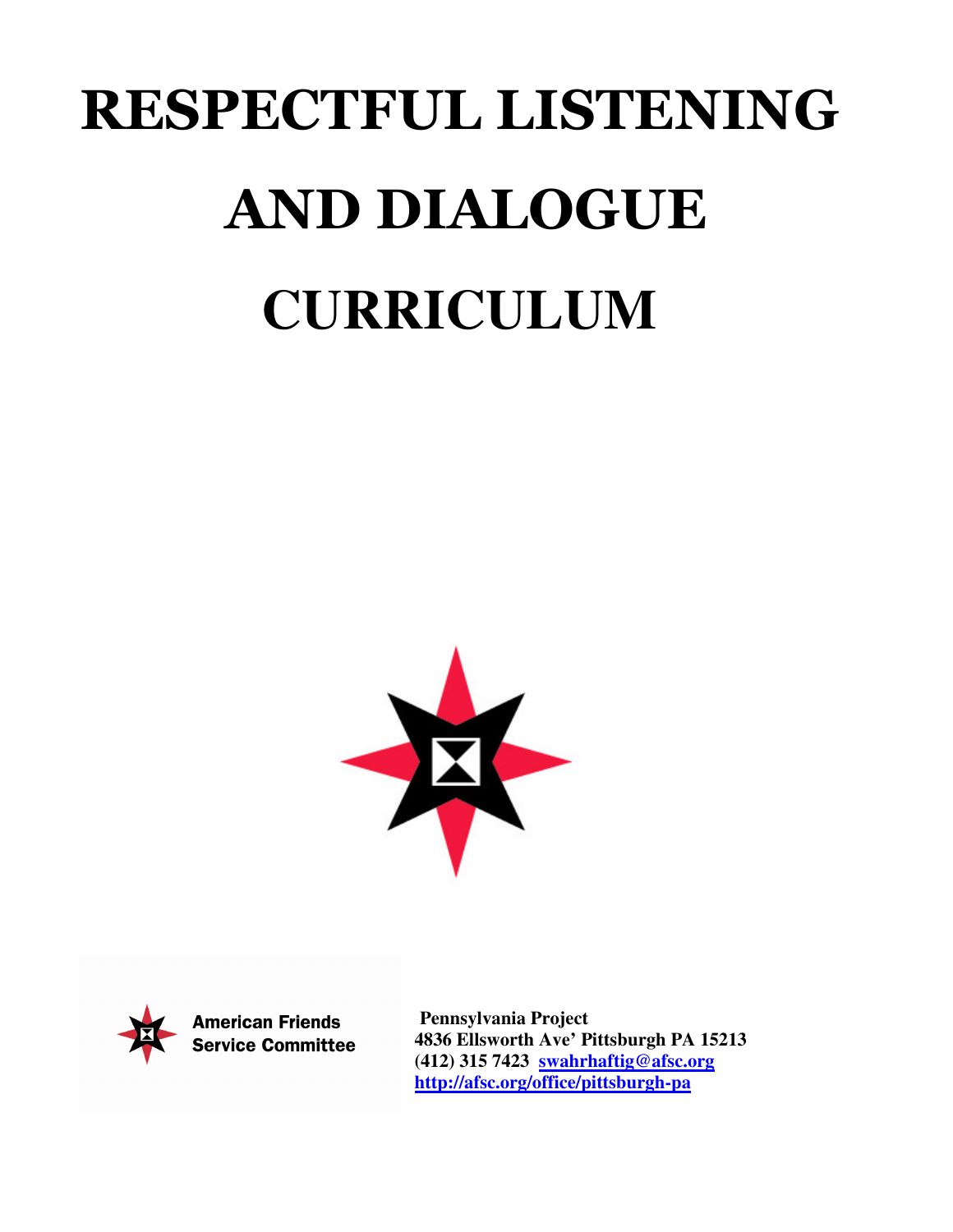# **Philosophy of Respectful Listening and Dialogue**

*Listening is generosity. Listening is consciousness. Listening is alive. Functionally, listening allows us to see a world we don't know, to understand experiences we haven't had, to reframe or drop a belief long held. It creates distinctions, and it is from these distinctions that we create new possibilities.*

Listening Could Relieve Strife that Leads to War, by Paul Hawken, Philadelphia Inquirer 8/22/02

The Chinese word to listen is made up of character for "eyes," "ears," "heart," and "undivided attention." All of these are required in respectful listening. Respectful listening is a powerful tool in building peace and resolving conflicts. The process of listening impacts both the person being listened to and the listener. New understanding and connections are made that can bring resolution to animosity and conflict.

With respectful listening it is important to listen beyond your personal experience and opinions to hear another's understanding and story. Similarly in respectful dialogue stories are told in such a way that the other person can hear it, consider it and potentially learn from it. In responding to another person's views in a way that opens up the conversation, everyone can gain new insights.

American Friends Service Committee PA Program enhances people's skills in respectful listening and dialogue in order for them to hear and understand points of view that differ from their own. We conduct listening projects as a way to raise public awareness around an issue. In 2003, AFSC conducted a listening project entitled "Security and the Cost of War." In 2005, AFSC undertook a listening project on healthcare "People Count: Listening to Voices About Healthcare." In 2008 the "Military Listening Project: The Human Cost of War" was completed. These listening projects can be viewed on our website www.afsc.org/pittsburgh

#### **Purpose of this training manual**

The purpose of this manual is to bring greater understanding of the importance of respectful listening and dialogue in everyday communications. In an era where less and less time is spent communicating face-to-face and more time is spent using the internet, text messaging and facebook, learning to be more deliberate in our skills of listening and dialogue is crucial. This manual will give people skills for undertaking difficult, challenging conversations with those whose views may be different from their own.

#### **Goals of the training:**

- To create a safe environment for listening and dialoguing in a way that enables listeners to see beyond positions to a person's unique individuality and their very human needs and concerns.
- To use respectful listening and speaking in one-on-one and group situations.
- To find commonalities using listening the skills.
- Actively hearing each other's differences, to choose together what next steps to take.

#### **Training for Respectful Listening and Dialogue**

This training can be undertaken in one day or in two half day sessions. The ideal number of participants for the training is between 10 and 20 people. The intended audience is high school and beyond.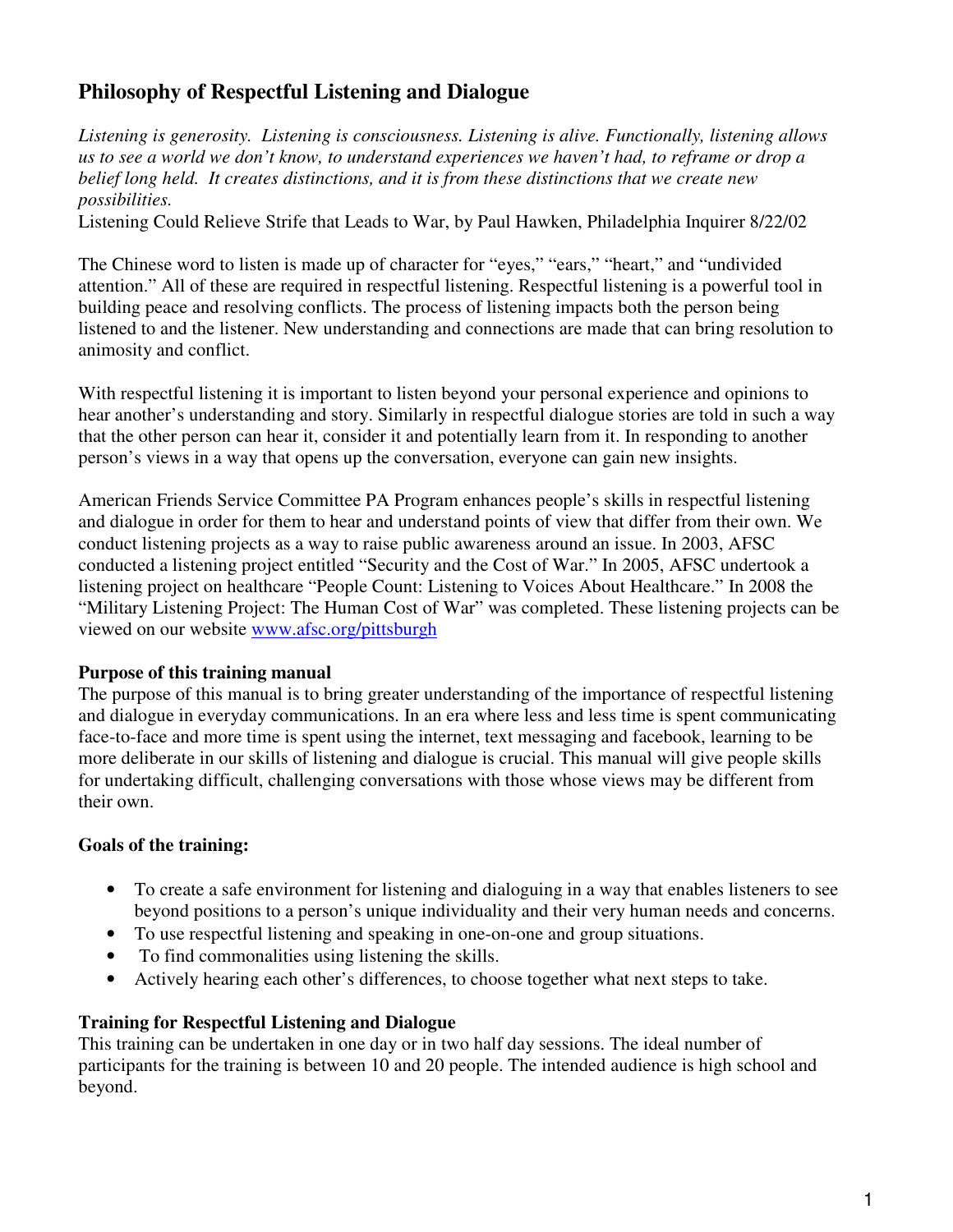# **Table of Contents**

Starting Exercise

Shared Agreements

#### **Part 1 - Respectful Listening**

Listening

Body Language

Clarifying Questions and Open ended Questions

#### **Part 2 - Respectful Dialogue**

"I" Messages

Dialogue

Tension Triangle

Fight and Flight Response

## **Part 3 - Defusing Anger**

Thoughts on Defusing Anger

Defusing anger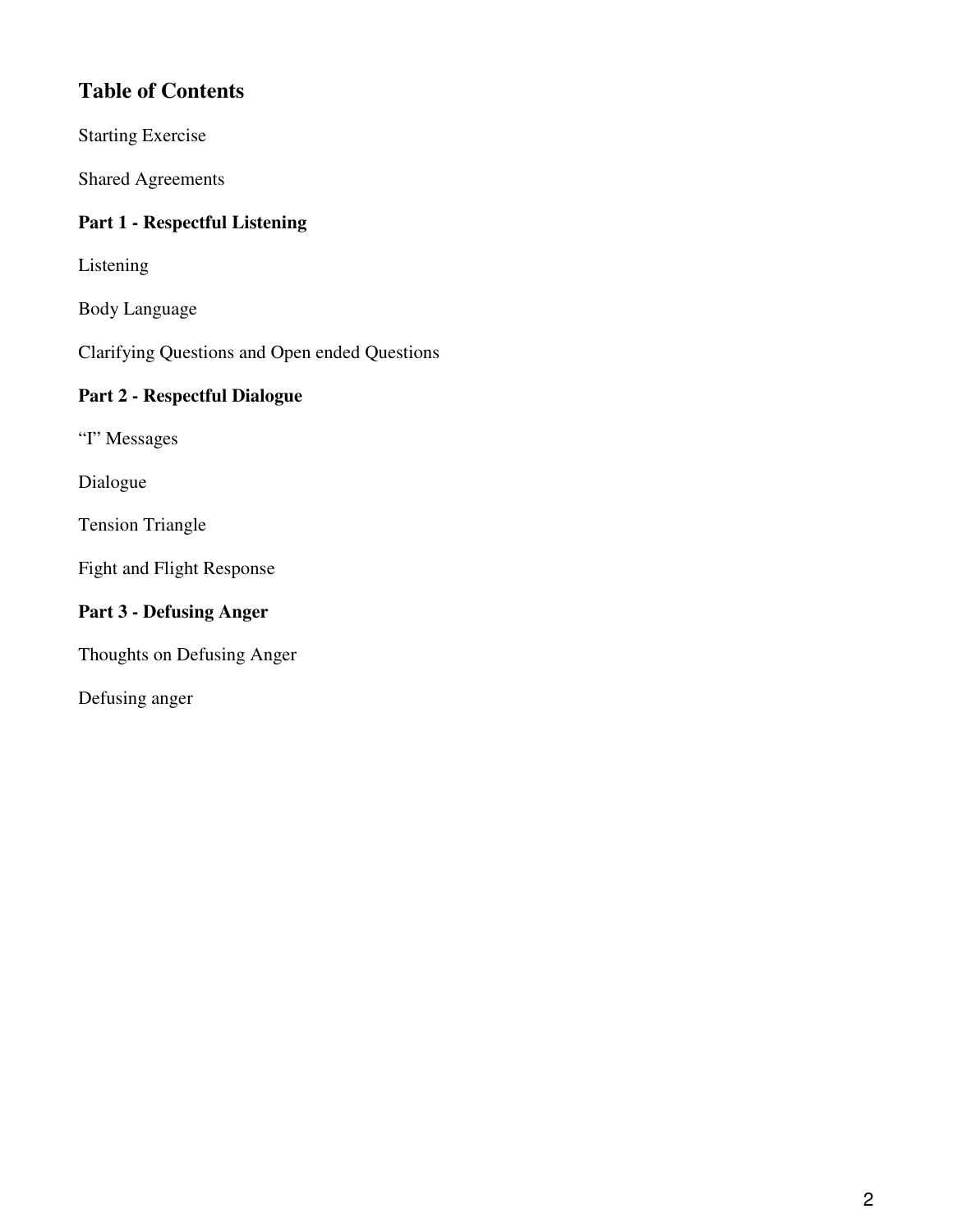# Starting Exercise

Warm-ups to listening are exercises to introduce the group to each other and begin the listening process. We suggest two possible exercises:

First names – Ask each person around the room to say their name and a sentence or two about the origin of their name - either first or last name.

Names and gestures – Ask each person to give their name and then a gesture of some sort (e.g. they might say their name and then clap twice, or say their name and wave their arms in the air.) The next person will give their name and their gesture until everyone has a turn. For a variation and to make sure people are listening, ask each person to name the name of the person standing next to them. Or, everyone in the group could play back the speaking person's name and gesture before moving on to the next person.

#### **Proposed shared agreements**

It is important to establish a number of shared agreements right at the beginning. Here are some suggestions. Go through the list and get the groups acceptance. Also ask for any deletions or additions. Make sure everyone has the same understanding of the agreements especially the one on confidentiality.

Listen respectfully: (Listen with eyes, ears, heart and undivided attention.)

Speak only for yourself: (Speak only from your own experience. No saying, "Well I have heard…")

Honor confidentiality: (The group can define confidentiality being sure that everyone will feel safe sharing. It could be that nothing shared in the group goes outside of the group or it could be that the stories and learnings can be shared but not the names of the people. The latter is the most common.)

Be open, and share at a level that feels safe: (Join in as much as possible but don't allow yourself to go out of your safety zone. Let the facilitator or the group know if you are uncomfortable with an exercise.)

Take your share of responsibility for the group: (As a participant in the group it is helpful if you are supportive of your fellow participants, and that you help to create a positive experience for all.)

Be respectful: (Respect the other participants and their views.)

Remain patient, honest and compassionate: (When each person observes this agreement, the learning process is easier and more pleasant.)

Step up – Step back: (If you are a person who speaks a lot hold back so others get a chance. If you are shy talking, make an effort to participate – your point of view is important and needs to be heard.)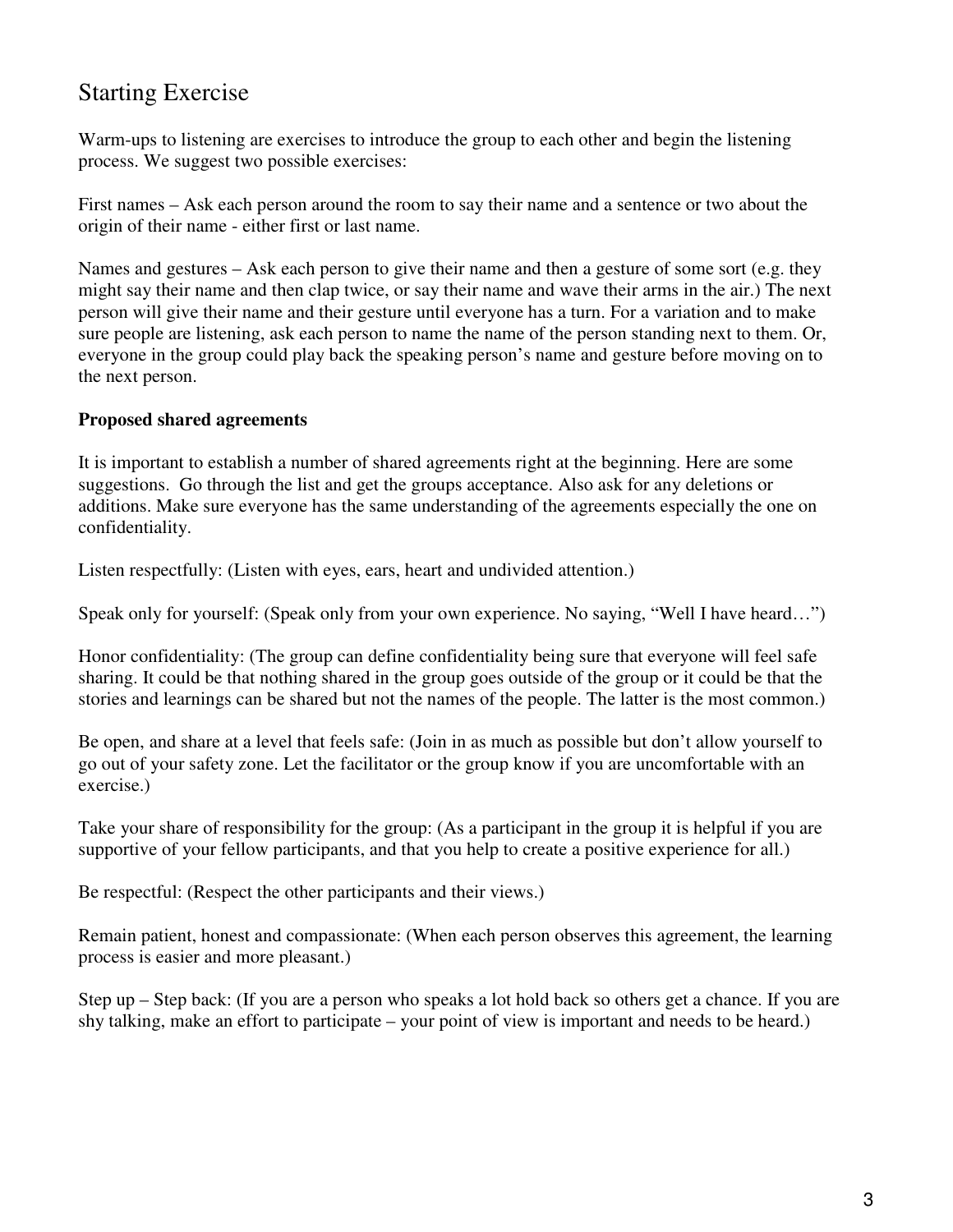# **Part 1 - Respectful Listening**



#### **Goals:**

- To understand that listening involves "eyes", "ears", "heart" and "undivided attention".
- To understand the importance of listening respectfully and empathizing with another person's point of view without devaluing your own views.

#### **STILLS**

STILLS is an exercise used by the National Guard to prepare soldiers for unforeseen situations. For a soldier entering enemy lines, the ability to listen well is essential. Soldiers need to hear what is absent, such as birds songs, as well as what is there. This is a useful way to prepare the group for listening.

STILLS stands for STOP, THINK, INHALE, LOOK, LISTEN in SILENCE. Have everyone take about two minutes to sit in silence, breathing deeply, while looking and listening. Suggest that people catch each others' eyes as they look around. Briefly check in (ask and get responses) on whether they saw or heard anything different or differently.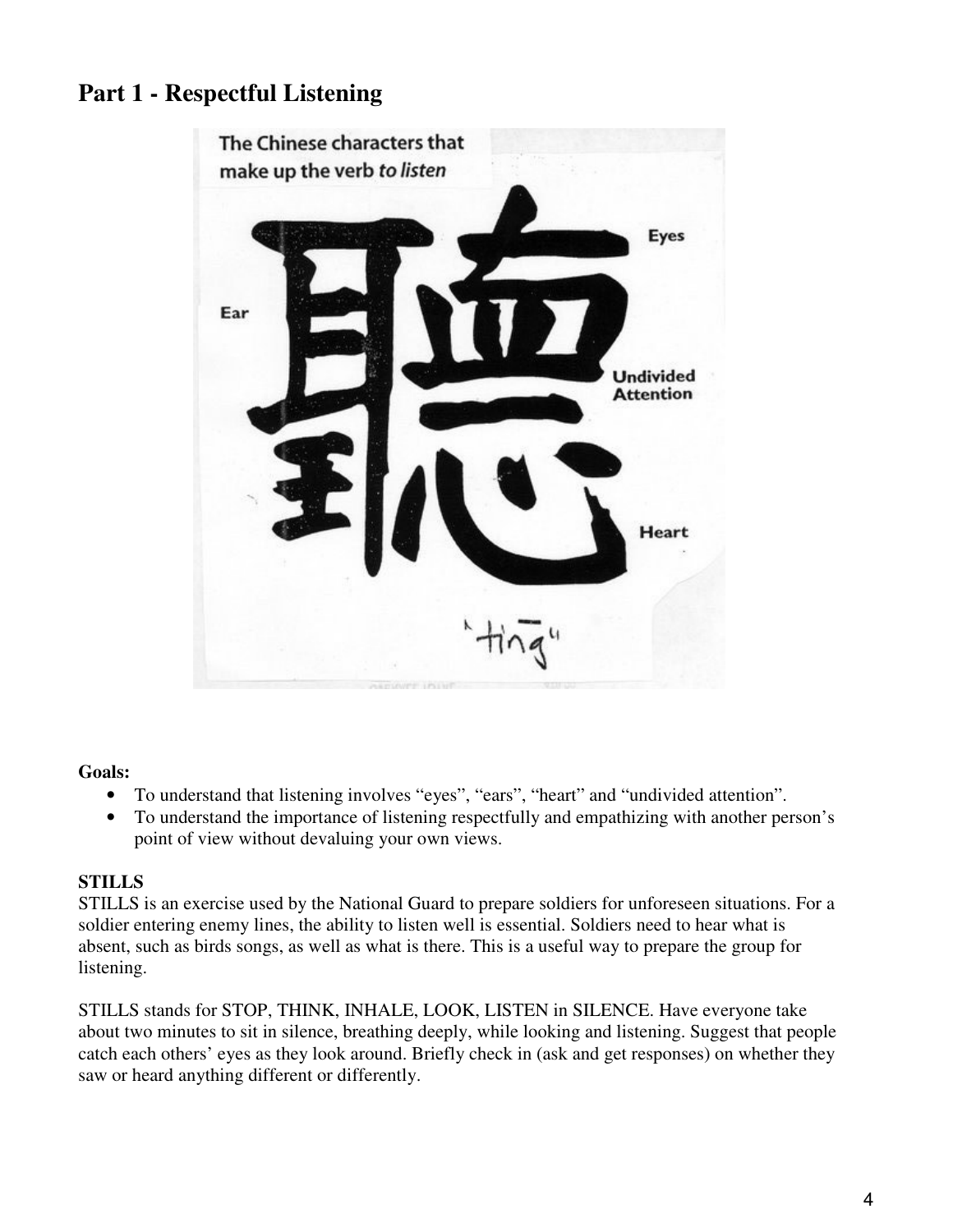## **Listening Respectfully**

Start this exercise by talking about the Chinese Character for listening – Eyes, Ears, Heart and Undivided Attention. Explain how important it is to listen in a way that allows you to hear and empathize with a person's story and to establish commonalities. This is not about convincing someone of your point of view; it is about creating a shared history and language in order to relate to each other.

#### **Listening exercise in 3 parts:**

1) Divide people into groups of three and ask one person to speak for 3 minutes while the other two people just listen and don't speak at all, not even to ask questions.

Choose a topic which could relate to the nature of the group. If it is a peace group it could have a peace theme - "Talk about something you have done towards peace that you are proud of." If participants are going into a conflict situation – "Talk about a time when you were in a contentious situation where you worked things out."

**Debrief:** How was that for you? (The person being listened to.) How was it being listened to for so long? How was it for you talking for 3 minutes? How did you know the other people were listening?

(People often go deeper into a subject when someone just listens to them and doesn't break in with their own ideas or thoughts. This is a way to help people be more comfortable with silence.)

2) Go back into the groups of three and have the next person speak for 3 minutes, but this time the two listeners can ask a couple of open ended and clarifying questions. (The questions are for further clarity only.)

**Debrief:** How was that for the person being listened to? How was it being asked questions? Did they help to draw out more information? Ask the listeners how that was for them? Did they learn more?

3) For the final round, the third person speaks for 3 minutes. The two listeners can ask questions first and then add their own comments.

**Debrief:** Again ask how that was for the person being listened to and then how it was for the listeners.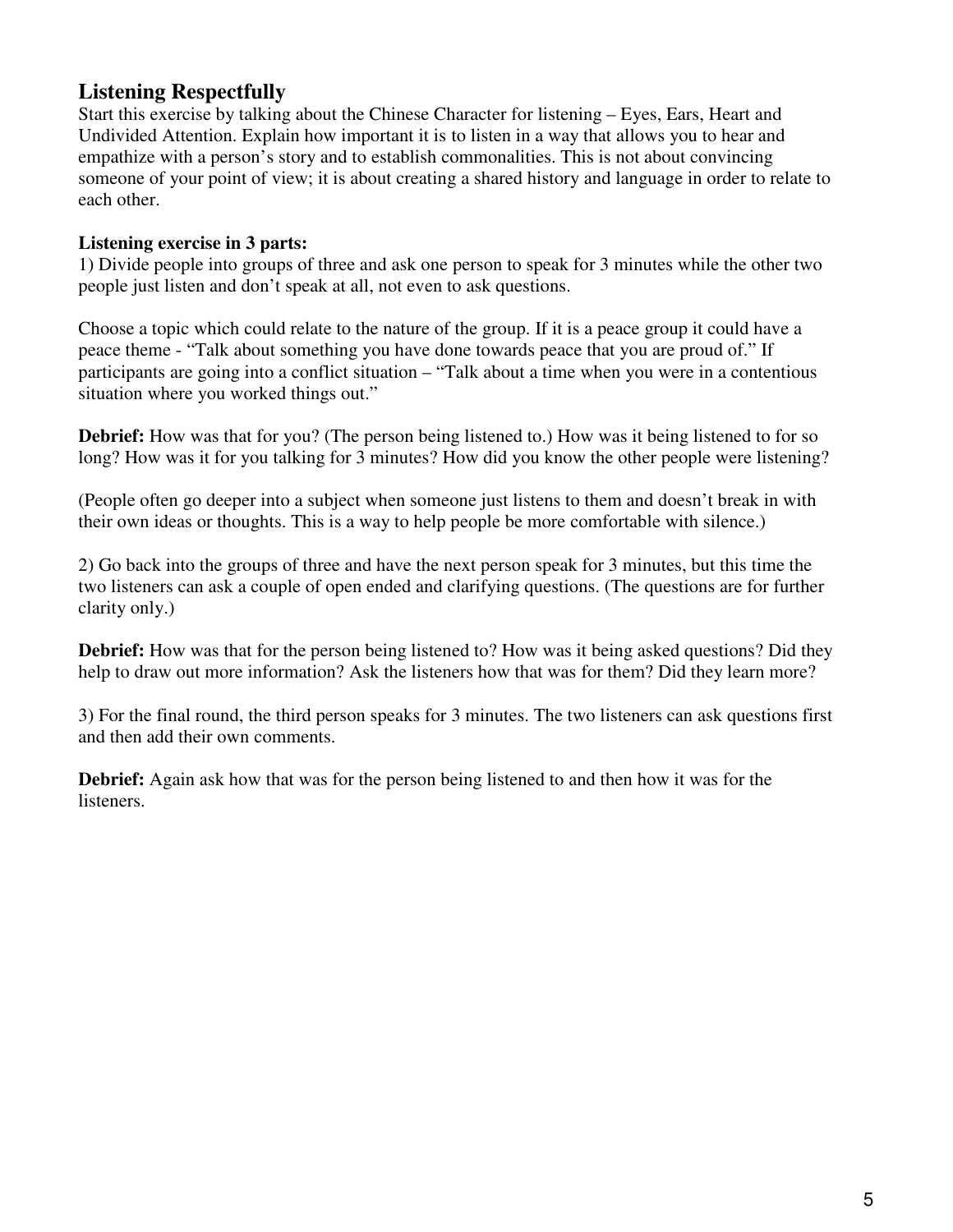## **Body Language: Listening with Our Eyes**

Remind the group how important it is to be aware that communication happens with our bodies; posture and expressions convey attitudes toward a speaker without words.

#### **Goal**

To understand the important part that body language plays in listening and dialogue

#### **Body language exercise in two parts**

1) Ask people to break up into pairs. One person will be the listener, the other the speaker. The person listening will use terrible body language to show that they are not listening while the person talking continues to try to talk to them.

**Debrief**: How was that for you? How was it trying to speak? Listeners, how did you show that you were not listening?

2) Redo this exercise reversing the roles. The speakers will now listen and the listeners will be the speakers. This time ask the listeners to use their very best body language.

**Debrief:** How was it this time? How did the listeners show that they were listening?

Talk about the importance of body language. We use body language in all our interactions, and we rely on body language to give us clues about other people and their relationship to us. If the spoken word is in contradiction to the body language, the body language message is most often the correct one.

**Cultural norms of body language**: Have a discussion with the group on different cultures and customs and how these are important to consider in non-verbal communications.

These could include:

- How close people stand to each other. In some parts of Asia people are comfortable with very little distance between each other.
- The way people shake hands or don't shake hands.
- The role of touching in a culture.
- Whether people look the other person in the eye.

**Discussion:** Talk about other body language traits to be aware of.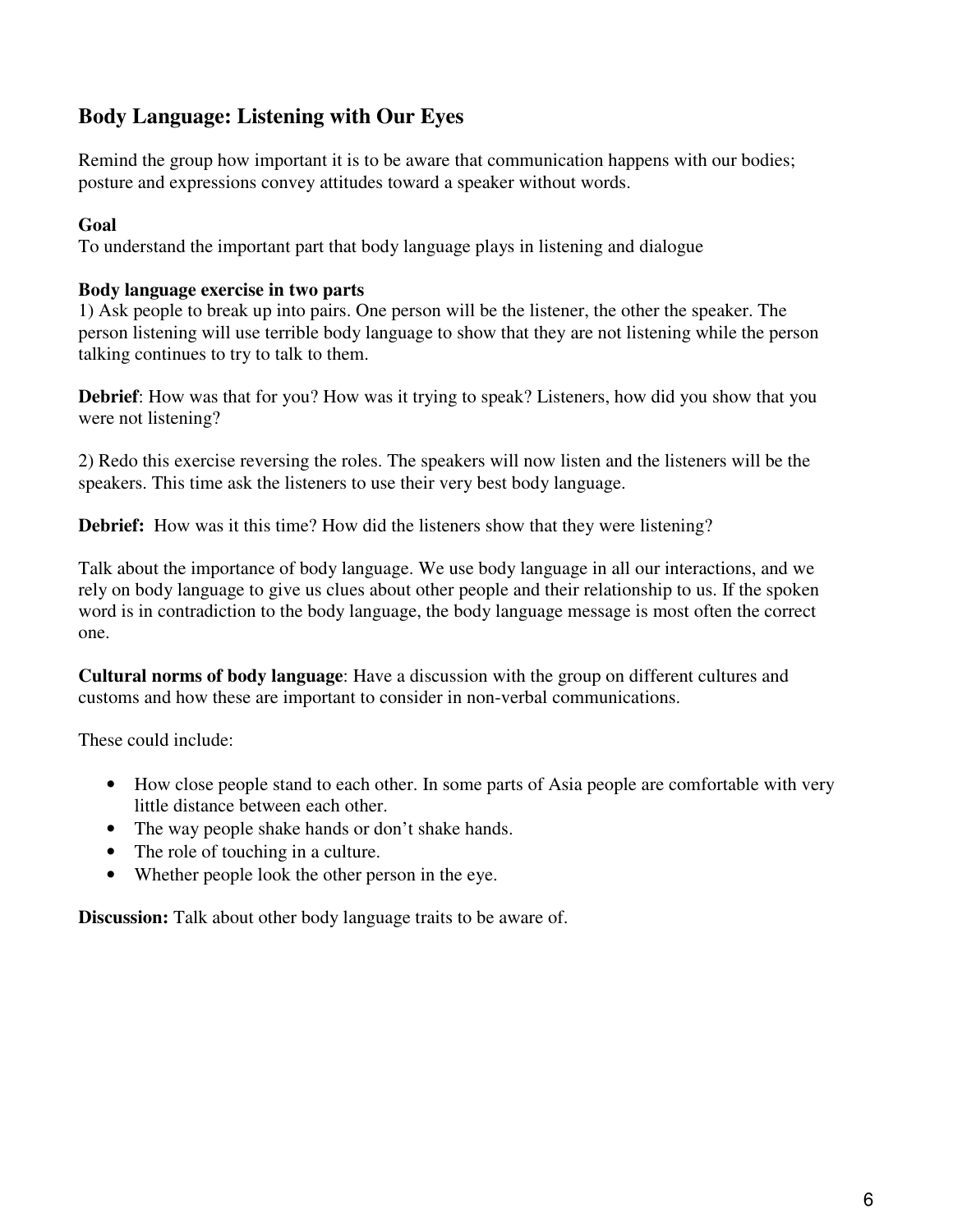# **Open Ended and Clarifying Questions**

**The purpose of open ended and open ended and clarifying questions** is to encourage both the speaker and listener to achieve new understandings. A good, open, open ended and clarifying question can help a person speak more fully on an issue or concern and can be useful in moving the speaker from a dogmatic position to a more thoughtful responses Well thought out open questions can help identify areas of commonality with someone who has opposing views from our own. (See sheet on open ended and clarifying questions for examples.) Summarize the points to the group and give as a handout.

**Goal:** To be able to identify and use questions that open up conversation or conflict to include new understandings.

The use of dogmatic statements can polarize discussions with someone whose views differ from our own. We can respond with a similarly dogmatic statement or we can find ways to open up the conversation by asking open-ended questions.

Example: *"I am sick of having to do all the work around this place."* One response would be: *"What do you mean; I do lots of things to help out. In fact I do as much as you."* This is unlikely to bring a quick resolution to this conflict.

A good open ended question might be: *"Can you tell me what the problem is?"* A open ended and clarifying question which, at the same time shows commonality with the other person might be: *"No one likes to feel as if they do all the work. Can you tell me what the problem is?"* 

#### **Exercise on identifying good open ended and clarifying questions:**

With the whole group or a couple of smaller groups. Using the examples below have one person read one of the statements to the group. Ask the group to come up with a good open ended and clarifying question that will diffuse the situation and not further aggravate it.

Possible dogmatic statements with examples of possible open ended questions and commonalities in brackets:

- You people are against the war so you must be anti military. (I think we are both concerned about the war and our soldiers. I would like to hear your thoughts.)
- People in prison must be guilty or they wouldn't be there. (There is no doubt there are guilty people in our prisons. I am interested in hearing more about your thoughts on prisons and prisoners.)
- Why should I pay for people on Medicaid they are all too lazy to get a job. (I don't think any of us like paying for people who abuse the system. Can you tell me more about your concern?)
- You can't talk to those anti abortion folk. (It's never easy talking to people who don't want to listen. Do you have any thoughts on how to approach the issue with them?)

#### **Debrief:**

First ask the person who asked the question to respond. Were you comfortable with the response or did it make you more angry? Open up a discussion with the group about the response. What worked? What could have been improved upon? Ask what commonalities they could have found with the person making the statement.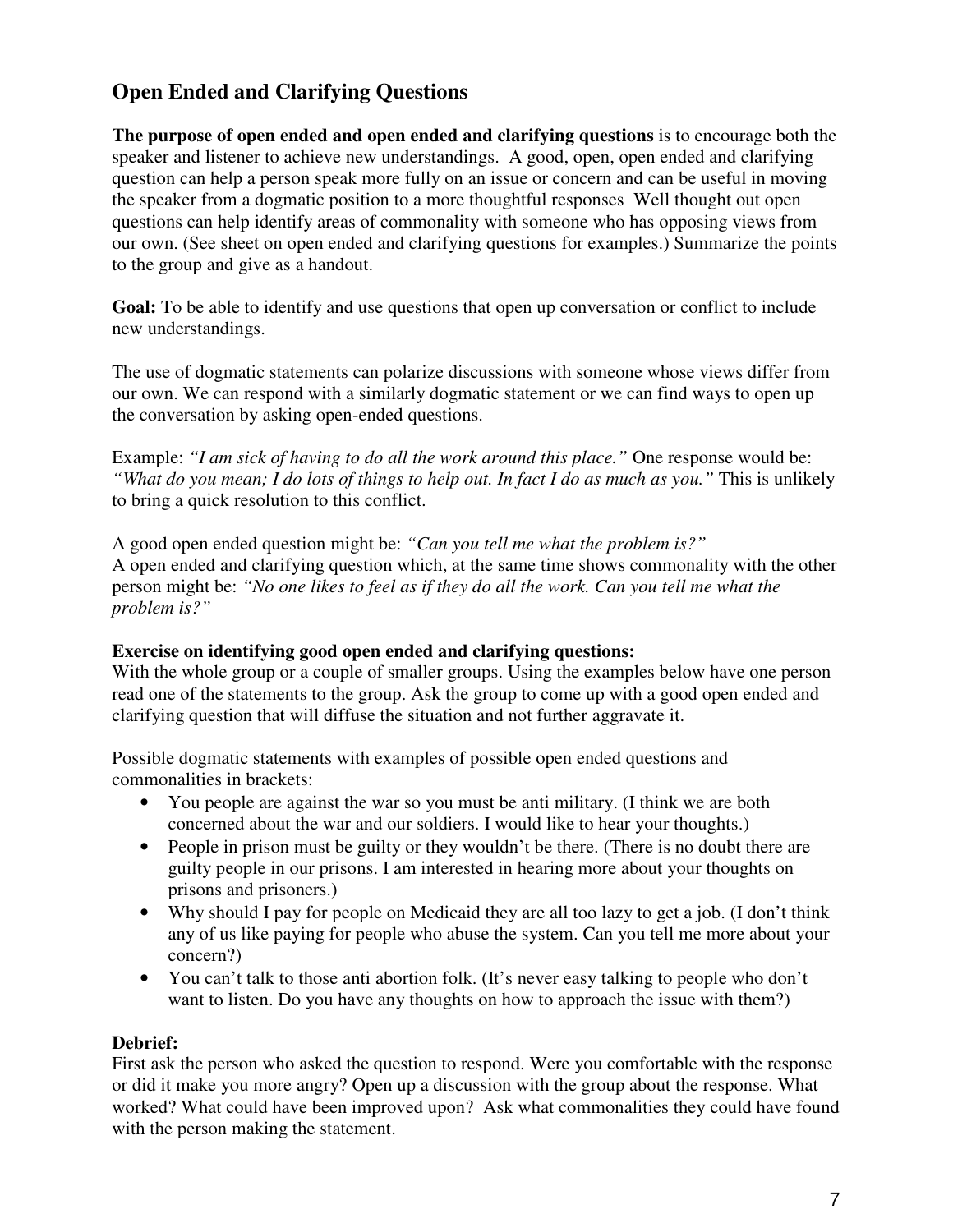Do this with a couple of different scenarios.

#### **Exercise: Phrases that open and close communications**.

On a flip chart create one list of statements that would close communications and one that would open up communications.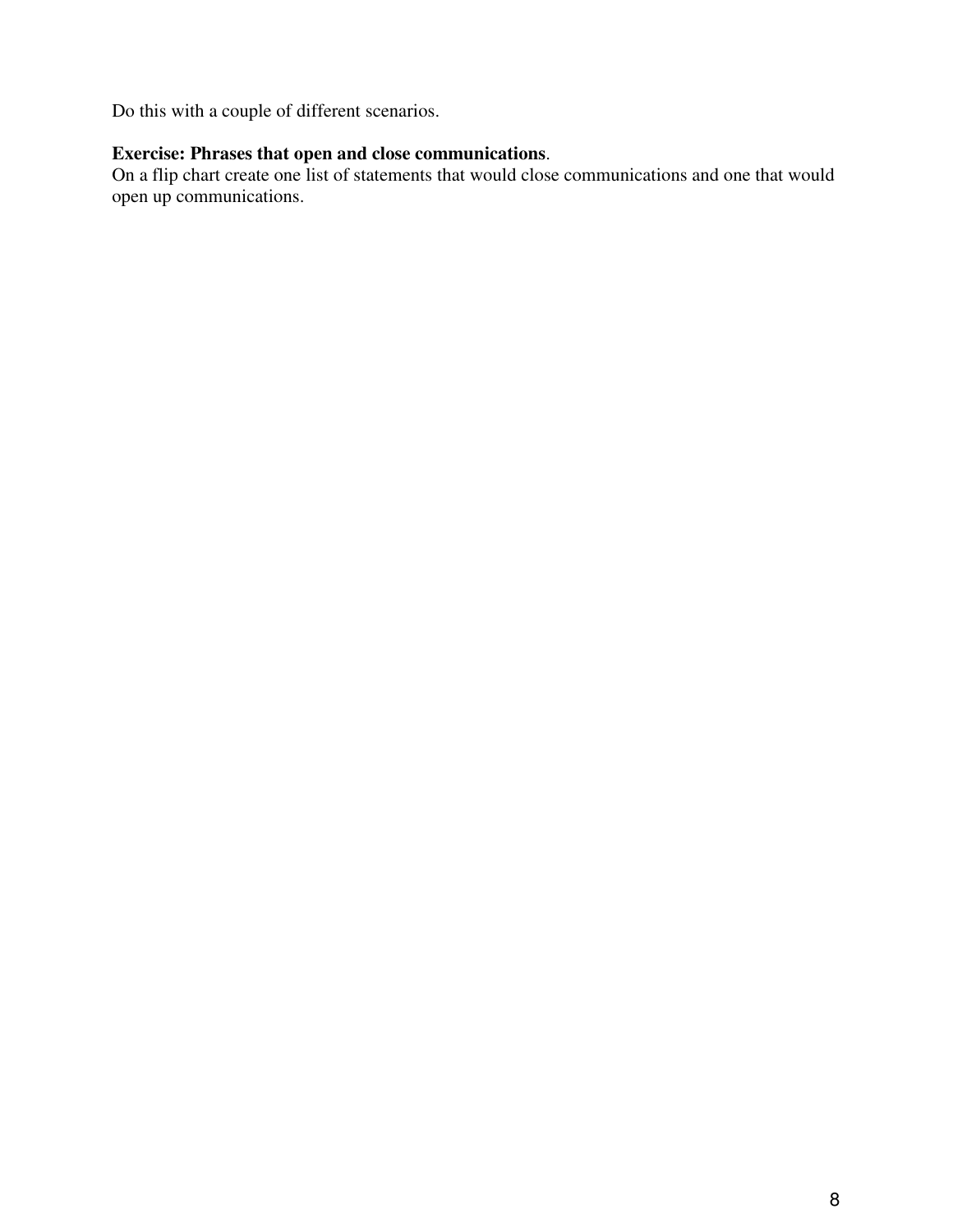# **OPEN ENDED AND CLARIFYING QUESTIONS – LISTENING FOR CONNECTIONS AND COMMONALITIES**

**The purpose of open ended and clarifying questions** is to encourage both the speaker and listener to achieve new understandings. Open ended and clarifying questions can help people to open up and hear themselves and are useful in moving the speaker from dogmatic statements to more thoughtful responses. Use open ended and clarifying questions to find areas of common concern which can be used to expand the conversation.

Dogmatic Statement: *"People should pay for their own medical coverage like I do– no handouts!*"

Open ended questions such as, *"Can you explain more?" "Can you tell me more?"* all help to open up constructive dialogue.

Using phrases like, *"You're wrong." "You don't understand." "That makes no sense*." *"How can you believe that?"* close a conversation.

**What are open ended and clarifying questions?** Almost any question that genuinely asks for more information will work.

*"Can you spell out for me how that would work?"* 

**Avoid premature linking:** Use open ended and clarifying questions to surface the common link. Jumping to conclusions too early may shut down the converstaion.

Premature commonality, "Y*ou are afraid that changes in the health care system will reduce the services now available to you under the current system."* 

#### **Avoid communication closers:**

Questions that can be answered simply "Yes" or "No" often close communications.

Judgmental questions or statements can make people defensive; "*How can you believe that…?"" That makes no sense... "You are absolutely right, but ….""* 

Avoid questions that corner a person. *"What do you mean people should pay for their own medical coverage? Do you think everyone is as well off as you are?"* 

**Commonalities:** A combination of a question and a connection can sometimes make links between your experience and the speaker's, while at the same time keeping the focus on the person you are listening to.

*"I can understand your concern. I have been in similar situations…. Tell me a bit more?*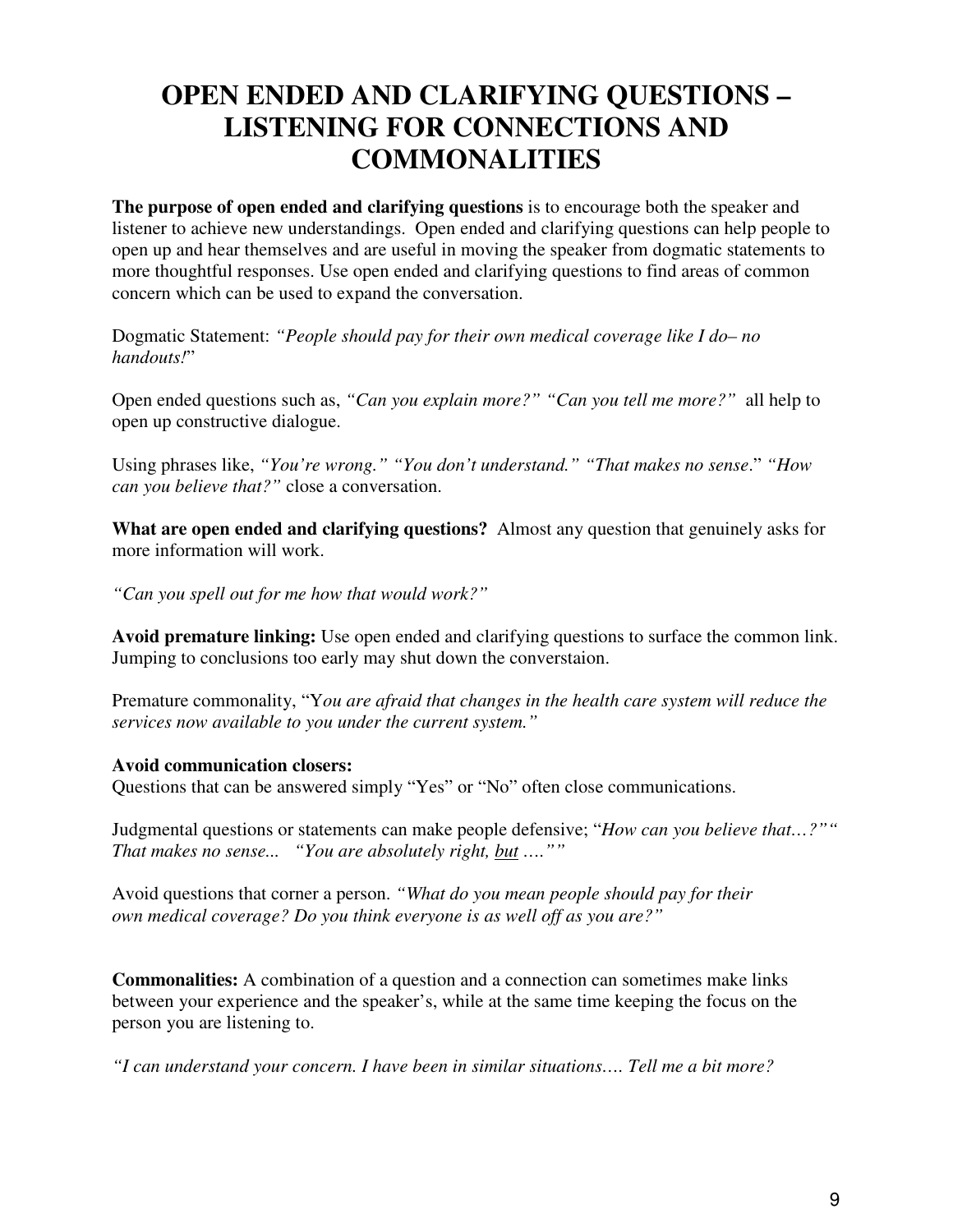Unlike an "active listening "response (*What I hear you saying is…)* this linking statement contains a gift of self-revelation from the listener. Sharing builds trust. Now the real conversation begins in which both listener and speaker are open to considering new directions.

**Spirals:**Listening, questioning, connecting are not in a straight line sequence in conversation. In a good listening session you are likely to go through cycles of listening, questioning, and connecting as topics change and trust grows.

#### **Do not compromise your own position:**

While it is important to be open to new thinking and understandings it is also important not to compromise your own position. Open ended and clarifying questions and connections can be done in a way that respects both participants' points of view.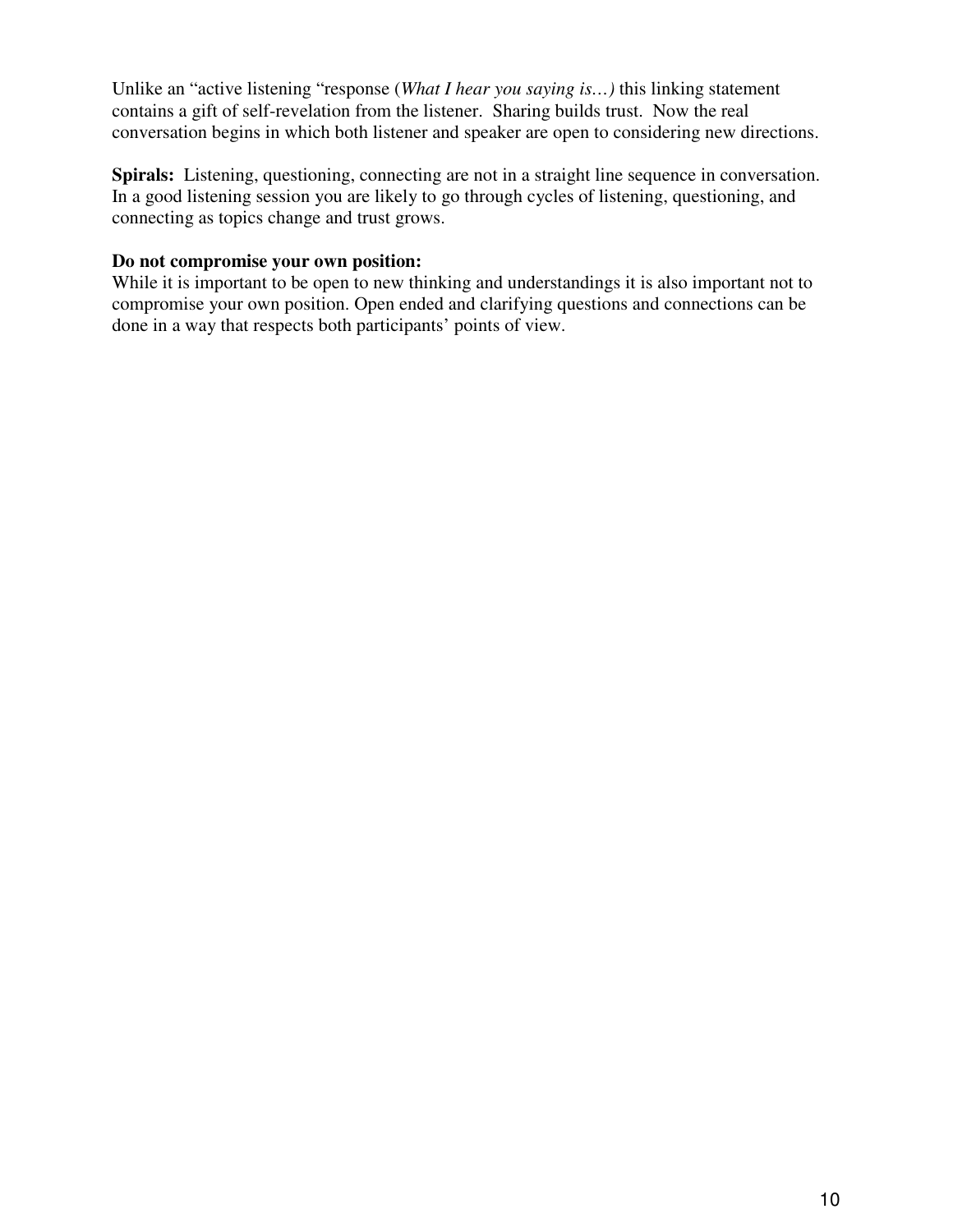# **Part 2 - Respectful Dialogue**

## **"I" Messages**

The purpose of "I" messages is to find a way for a person to communicate his or her own wants, needs or concerns. The receiver of an I-message learns that he or she has done something the speaker didn't like. Although he or she may still react defensively at first (nobody likes to feel in the wrong), the door is left open for dialogue. There is less likelihood of damage to the relationship or of closing the dialogue. It is not important that the formula be used exactly, as long as the speaker speaks in a way that the listener can hear.

**Goal**: To learn how to communicate your concerns and wants in a way that opens up dialogue and doesn't alienate or further anger a person.

A constructive "I" message has the following elements in it:

| 1) When         | state the behavior             |
|-----------------|--------------------------------|
| $2)$ I feel/get | state the feeling              |
| 3) Because      | state the effect it has on you |

For example: *When you didn't turn up I was scared something had happened. I couldn't go to sleep till I knew you were safe.* 

This approach to a problem prevents the person from getting defensive and enables you both to engage in solving the issue.

#### **Things to consider:**

- Each part of this should be as neutral as possible and non blaming, such as: *"When you lie to me."*
- Avoid statements like "you make me feel" no one can make you feel. It should be *"I feel*" followed by a true feeling, sad, scared, happy...
- It is also important that whatever you are addressing impacts you. For instance a statement "because it is good for you" is not an "I" statement.
- An "I" message will probably need to be followed up with respectful listening and quite possibly with some open ended and clarifying questions.

#### **"I" Message Exercise**:

In a larger group read out the following examples and ask people to decide which of the three replies they like the best and say why.

#### **I messages practice:**

1) A close friend has gossiped about something you told him/her in confidence.

- a) How could you, I can't believe you did that. I will never tell you anything again.
- b) I told you that in confidence. I am very upset that you broke that confidence.
- c) You know what we talked about the other day when I shared with you in confidence. Other people have been talking about it. It has really upset me that it got out. Do you know anything about it?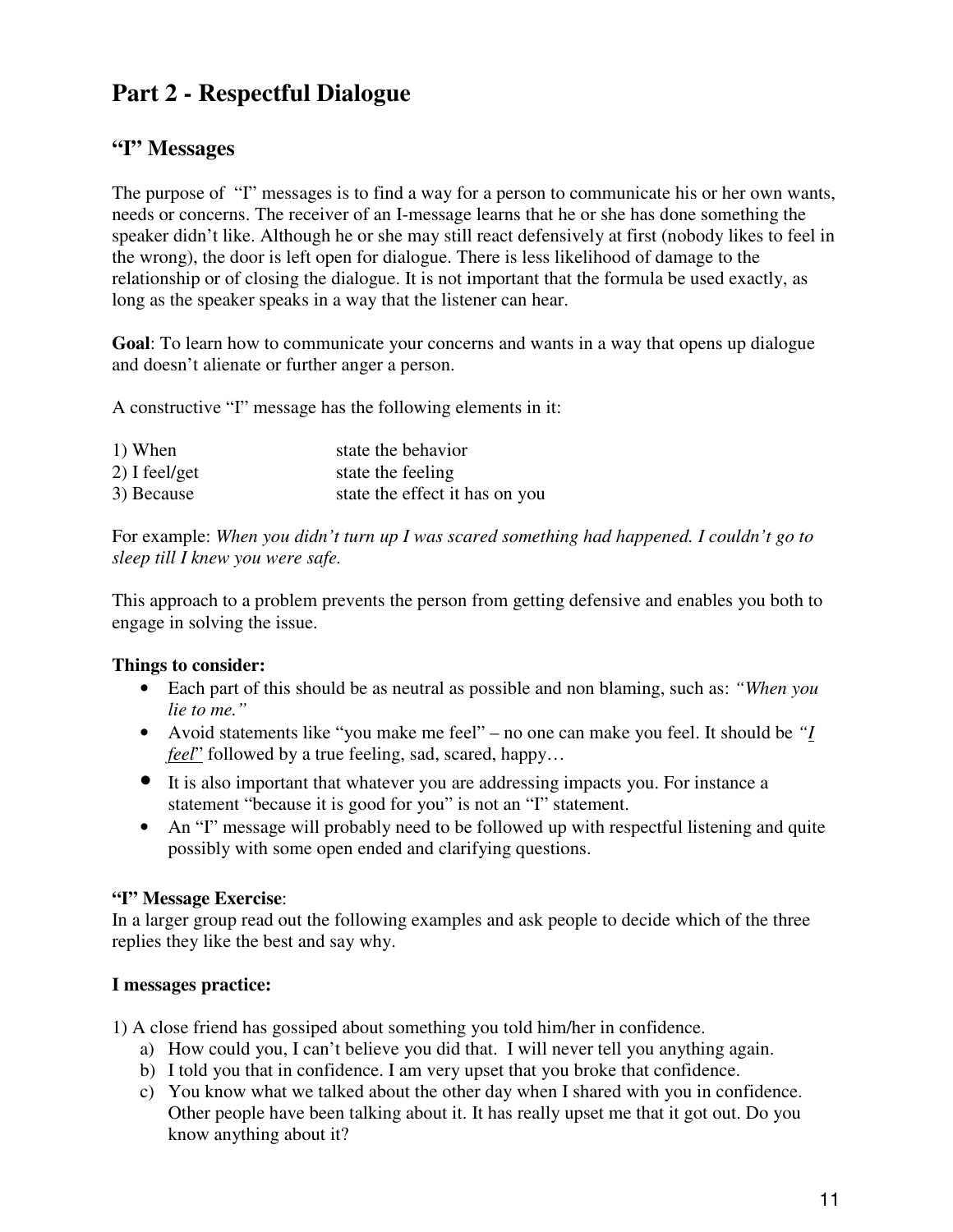- 2) A neighbor cuts down a tree which borders your yard without consulting you.
	- a) I can't believe you cut down my shade tree without asking me.
	- b) You could have asked me before you cut down the only shade tree for my yard.
	- c) I see you cut down the tree between our houses. I was upset and hurt that you didn't talk to me first. It was such a lovely shade tree for my yard.

3) A spouse or friend borrowed your favorite umbrella and left it at work.

- a) You said you would return my umbrella yesterday. You always borrow things and don't return them.
- b) You said you would get my umbrella back to me two days ago. Yesterday it poured and I got soaked because I didn't have it.
- c) I get frustrated when you borrow things and don't return them. Yesterday I got soaked in the rain because I didn't have my umbrella.

#### **Additional "I" message exercise:**

Split people into groups of three and have them come up with a constructive "I" message for the following scenario. Ask each group to read their "I" message to the whole group. After each "I" message, ask the group what their response was.

• How did it make you feel?

**Scenario:** Once again you have been left to clean up the dishes. This could be at church, at work or at home. Your concern will be directed at the person who should have either done the clean up or helped.

#### **Debrief:**

What do people feel about "I" messages. Would you be able to use them?

"I" messages can be challenging to use at first but with practice are an effective tool to good communications.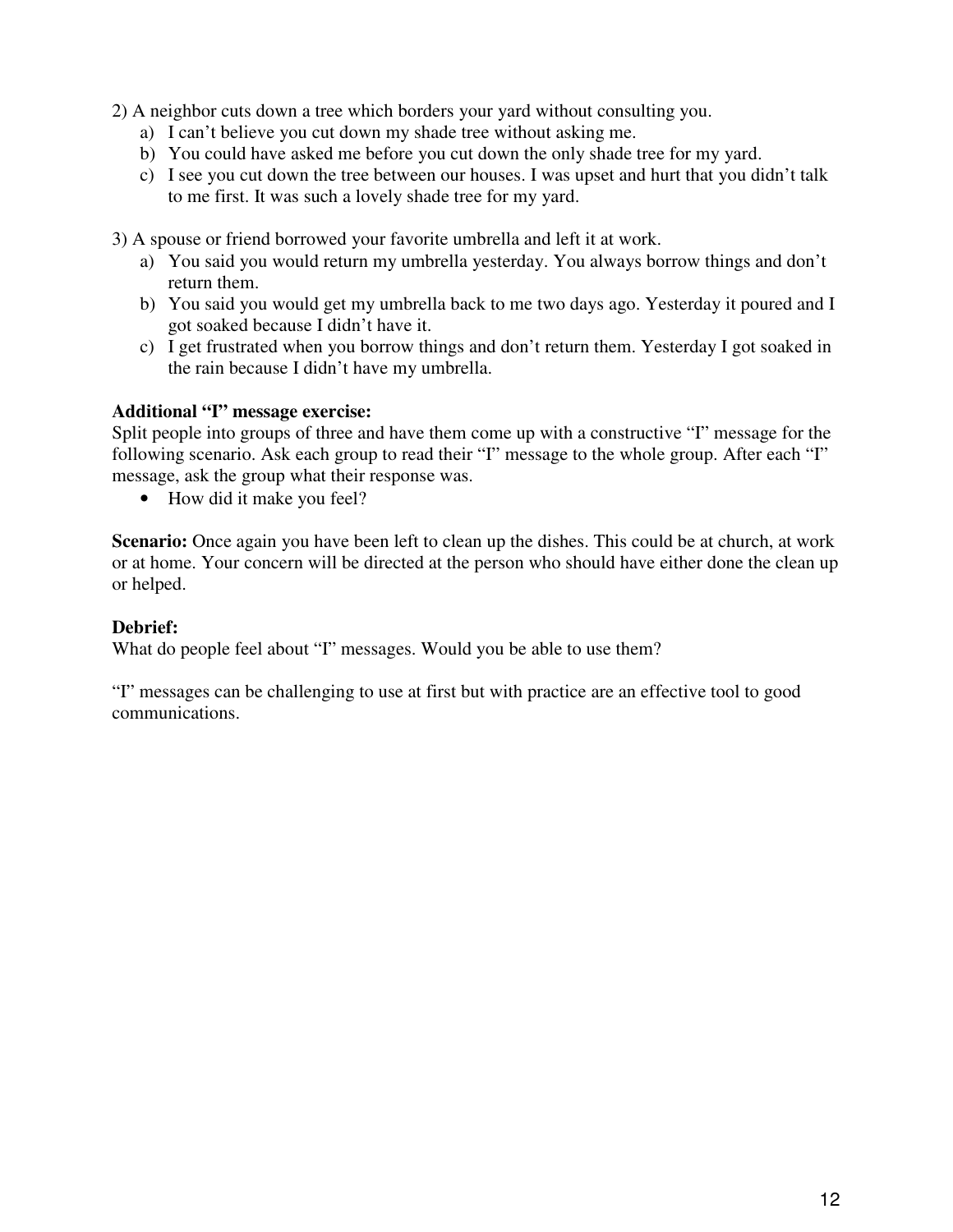# **Dialogue**

Martha Llewellyn

In dialogue winning is not the goal, rather one listens to the other side in order to obtain understanding and meaning.

In dialogue finding common ground is desirable.

In dialogue acceptance of the person is important even if there is not agreement about the ideas that are shared.

In true dialogue each person should find his/her view and perspective expanded.

In dialogue a multitude of perspectives and experiences is expected, accepted and desired.

Dialogue presumes that every person has something valuable to say and deserves to be heard.

In dialogue a person affirms and is affirmed in what is shared.

In dialogue real concern and interest in what the other is saying is central.

In dialogue a person listens to the other person and responds to what is said rather than thinking of what I want to say to get my 2 cents in while the person is talking.

In dialogue responses connect to what precedes them.

In dialogue being one up on the other is not present.

In dialogue the strengths of what the other person is saying is recognized and stressed.

In dialogue openness and being open minded are evident.

In dialogue one's personal beliefs are present but not dominant in hearing what the other is saying.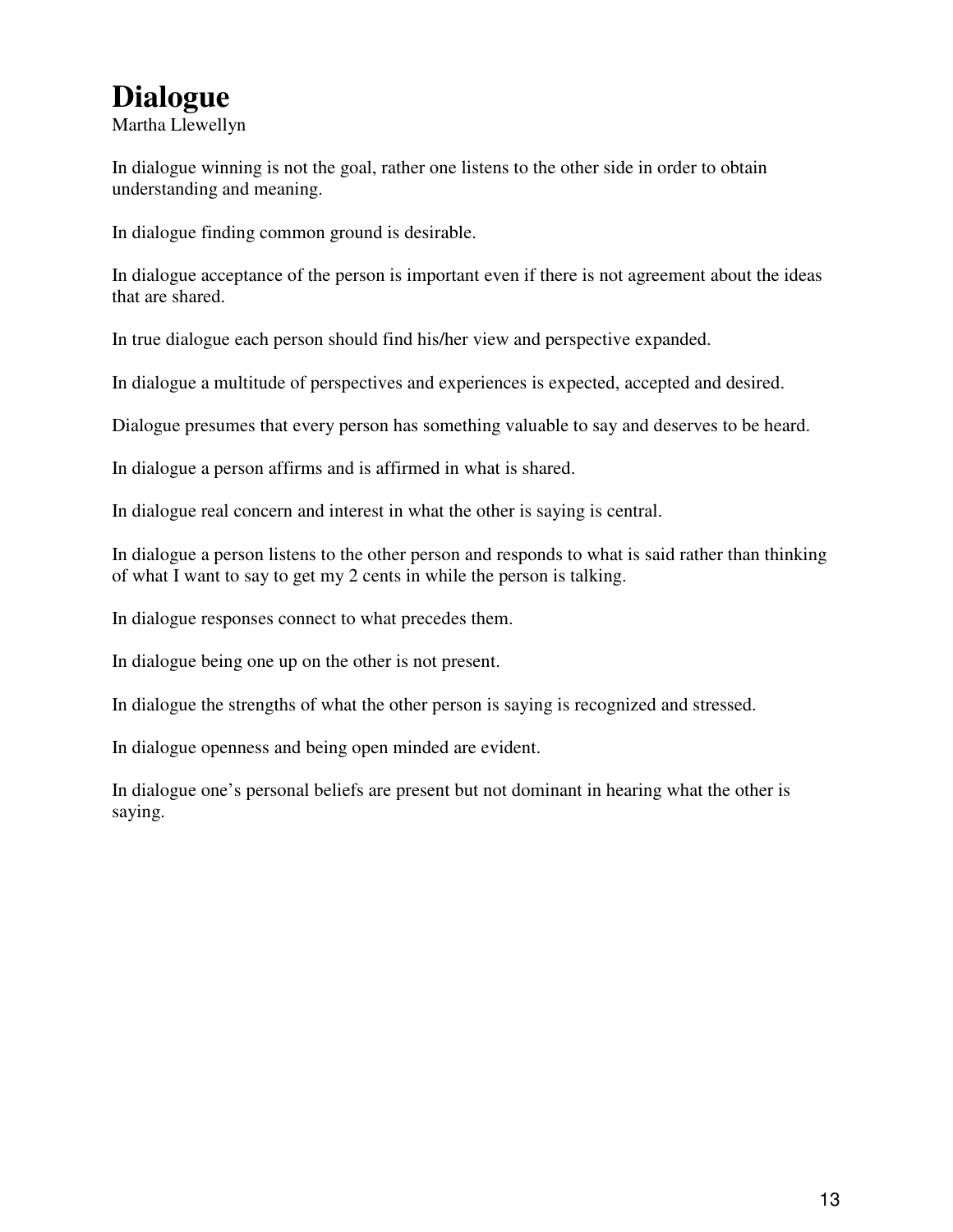# **Tension Triangle**

It is important to read the attached piece on the Tension Triangle to understand the role of tension in our lives. Explain how the tension triangle works. The higher your level of tension, represented by the vertical line on the side of the diagram, the less options you perceive yourself to have. The options are represented by the horizontal line at the bottom of the triangle. Our normal level of tension is between in the two parallel lines across the center of the triangle. In times of stress your tension level is elevated above the line and your options diminish.

To illustrate the impact of tension levels you could talk about being a child in school and being called on by the teacher. The moment you are called on your tension level is elevated and even though you know the answer you are likely to forget it. As soon as the teacher calls on someone else your tension level drops and you know the answer. When your tension level reaches the top of the triangle your ultimate reaction is 'fight or flight'.

Enclosed is a piece on the chemical change that happens when a person's tension level gets to the top of the triangle and the fight and flight reaction kicks in.

#### **Exercise:**

Ask the group to come up with suggestions of things they can do to reduce the tension in themselves and in others. List the suggestions on a flip chart. Some suggestions are provided on the tension triangle sheet.

(The sheets on the tension triangle and fight and flight may be used as handouts for participants.)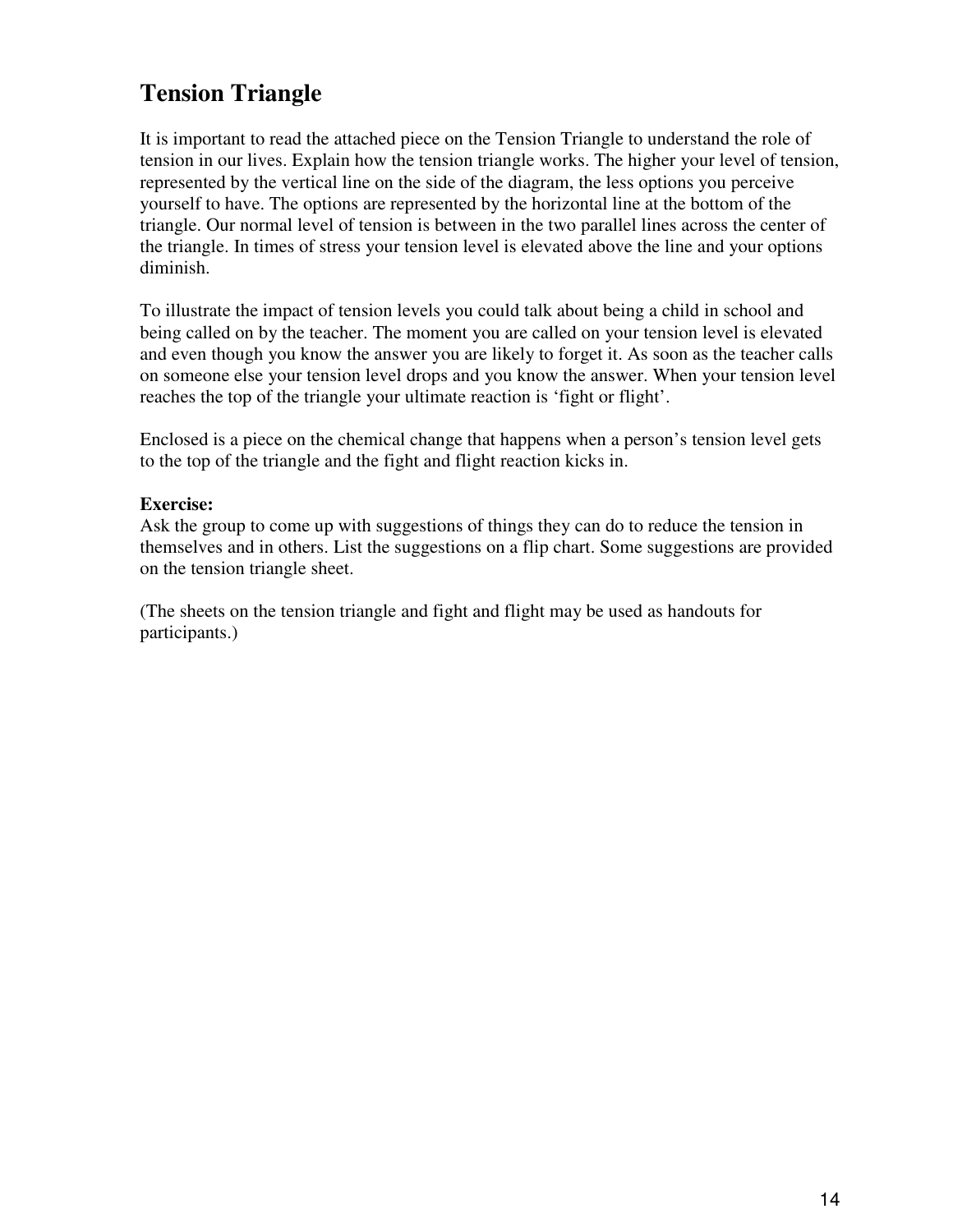# **TENSION TRIANGLE**

#### **By Paul Wahrhaftig**

# **TENSION TRIANGLE**

A simple triangle can become an invaluable tool for

people resolving conflicts. Over twenty years ago I picked up the concept of a "tension" triangle in a training given by Stephen Erickson. I have used it in trainings, public presentations and even in mediation.

This is how it works. The vertical scale indicates our tension levels. Up is higher, down is lower. The horizontal scale represents available options. When you are relaxed, tension is low and you can think of

many ways of seeing issues and creating solutions.

However the higher your tension, the less capable you are of figuring out options. When you get to the peak of the triangle you can only think of one solution – and it is problably the least productive. Your thought processes turn to slogans, stereotyping, misrepresentation, marginalization, blaming and despair. To put it another way, the top of the triangle is where you reach the fight or flight response.

The two sets of double lines mark the normal range of tension. The area below applies to when you relax, start to fall asleep and suddenly you can think up the answer to that question that has been bothering you at work all day. In conflict situations most people will be at least at the high-normal tension stage and most likely beyond that.

This tension can be felt in your body. When you are very scared or angry you can feel it in your chest, your breath gets shallower, your chest constricts.

When you are relaxed you can breathe deeply and comfortably.



It is helpful to understand the importance of tension levels in decision making and conflict situations. In conflict situations, you need to reduce the tension in yourself and others in order

to communicate respectfully.

#### *What to do?*

**Breathe, breathe, breathe:**  Breathing deeply will help to reduce the tightness in your chest and you will start to relax.

**Relax your body:** The more your body is relaxed, the more your breathing is relaxed. Be aware of your arms, legs and neck. Relax as you breathe.

**Speak:** You can ask a question or even just say how tense you are feeling. This helps break the

tension.

**Listen:** Just listen to the other person until they calm down and can hear what you have to say.

**Change the scenario:** You could ask the person to share a cup of tea or just sit down with you. Or if you your tension is high, do something else that is calming, like taking a walk.

**Get help:** To reduce the tension you can talk to someone else about your concerns. Or ask a neutral third party to mediate if the issue is with someone else.

**Do the unexpected:** This might involve humor, or remembering a time when you could laugh or smile.

Try it, it works.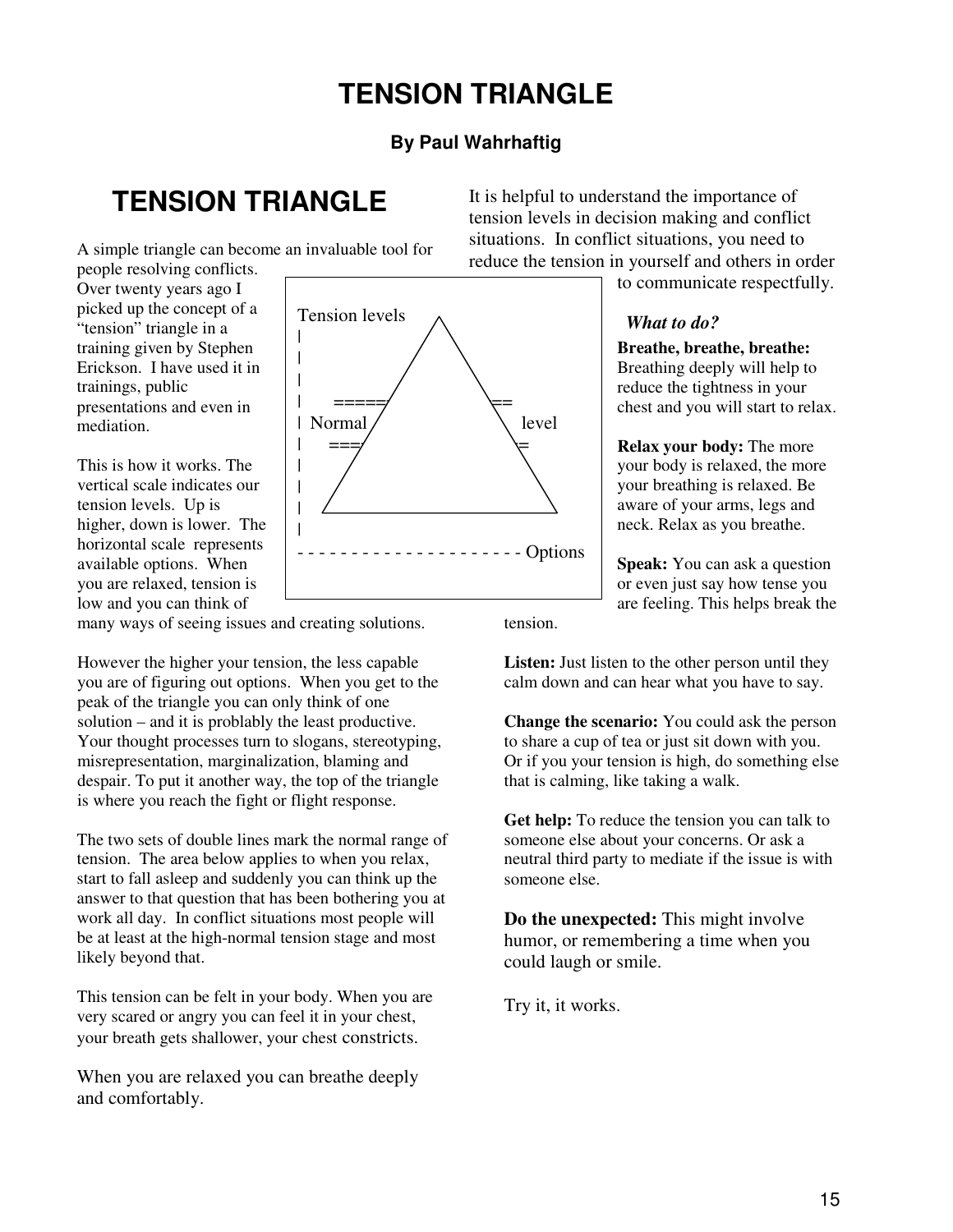# **Fight or Flight Response**

*What is the "fight or flight" response?* The "fight or flight" response is our body's primitive, automatic, inborn response that prepares the body to "fight" or "flee" from perceived attack, harm or threat to our survival.

*What happens to us when we are under excessive stress?* When we experience excessive stress whether from internal worry or external circumstance—a bodily reaction is triggered, called the "fight or flight" response. Originally discovered by Harvard physiologist Walter Cannon, this response is hardwired into our brains and represents a genetic wisdom which is designed to protect us from bodily harm. This response actually corresponds to an area of our brain called the hypothalamus, which—when stimulated—initiates a sequence of nerve cell firing and chemical release that prepares our bodies for running or **fighting.** 

#### *What are the signs that our "fight or flight" response has been stimulated (activated)?*

When our fight or flight response is activated, sequences of nerve cell firing occur and chemicals like adrenaline, noradrenaline and cortisol are released into our bloodstream. These cause our bodies to undergo a series of very dramatic changes. Our respiratory rate increases. Blood is shunted away from our digestive tract and directed into our muscles and limbs, which require extra energy and fuel for running and fighting. Our pupils dilate. Our awareness intensifies. Our sight sharpens. Our impulses quicken. Our perception of pain diminishes. Our immune system mobilizes with increased activation. We become prepared—physically and psychologically—for "fight or flight". We scan and search our environment, "looking for the enemy".

When our "fight or flight" system is activated, we tend to perceive everything in our environment as a possible threat to our survival. By its very nature, the" fight or flight" system bypasses our rational mind—where our more well thought out beliefs exist—and moves us into "survival" mode. This state of alert causes us to perceive almost everything in our world as a possible threat to our survival. It is almost impossible to cultivate positive attitudes and beliefs when we are stuck in survival mode. Our heart is not open. Our rational mind is disengaged. Our consciousness is focused on fear, not love. Making clear choices and recognizing the consequences of those choices is unfeasible. We are focused on short-term survival, not the long-term consequences of our beliefs and choices. When we are overwhelmed with excessive stress, our life becomes a series of short-term emergencies. We lose the ability to relax and enjoy the moment. We live from crisis to crisis, with no relief in sight. Burnout is inevitable. This burnout is what usually provides the motivation to change our lives for the better. We are propelled to step back and look at the big picture of our lives—forcing us to examine our beliefs, our values and our goals.

Neil F. Neimark, M.D. at www.TheBodySoulConnection.com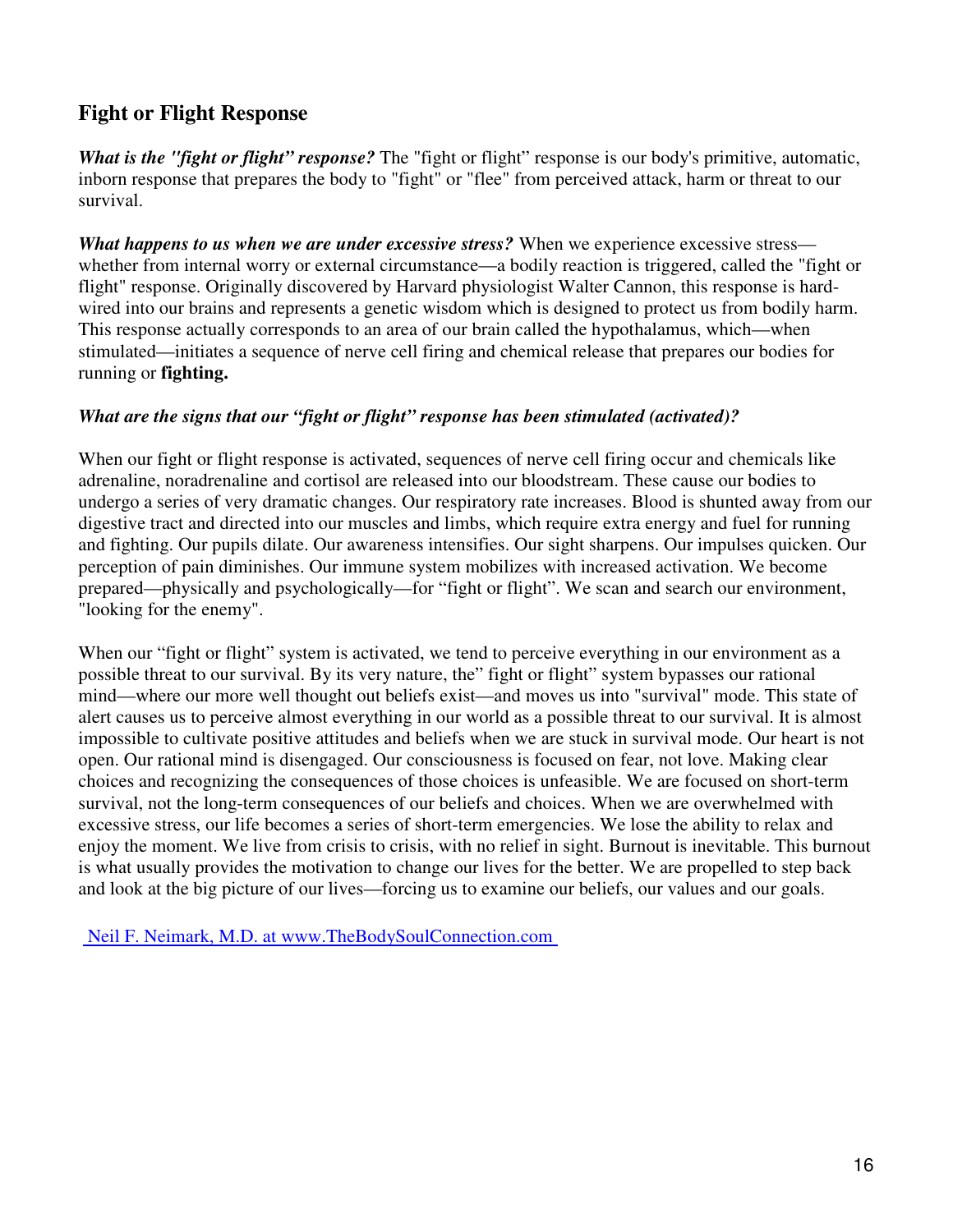# **Thoughts on Defusing anger**

Sometimes you meet someone who is extremely angry, raging or shouting. In these cases, you can use the tools of effective listening and speaking to help defuse anger and then move on to an exchange of thoughts and feelings. Even in situations when someone is directing anger at you, these tools can be helpful. However, when anger is directed at you, it is much more difficult to respond, because you usually have your own emotions involved.

To effectively defuse anger, keep in mind the needs of the angry speaker:

**To vent:** An angry person needs to let off steam and release the anger that may have been brewing for a long time – use your communication skills to allow him or her to do this.

**To get listener's attention:** An angry person wants to know that you are paying attention – use your body language to show this.

**To be heard:** An angry person wants someone to listen to his or her point of view – validate the feelings you hear so that the speaker can know you appreciate how angry s/he is.

**To be understood:** An angry person wants someone to appreciate how s/he feels – try to empathize with his or her experience so that s/he feels you understand the situation, and validate his or her right to feel the way s/he does.

#### **Listening to an angry speaker**

**Be attentive and patient:** Keep in mind that s/he will become less angry as you let him or her vent and express him/herself.

**Be Sincere:** Empathy and validation must be both honest and genuine.

**Be calm:** Try to remove your own anger or fears from the discussion. This is one of the most difficult things to do, but it can make the difference between defusing or escalating anger. Remember that an angry person may say inflammatory things in the heat of the moment, but you do not have to react angrily to them.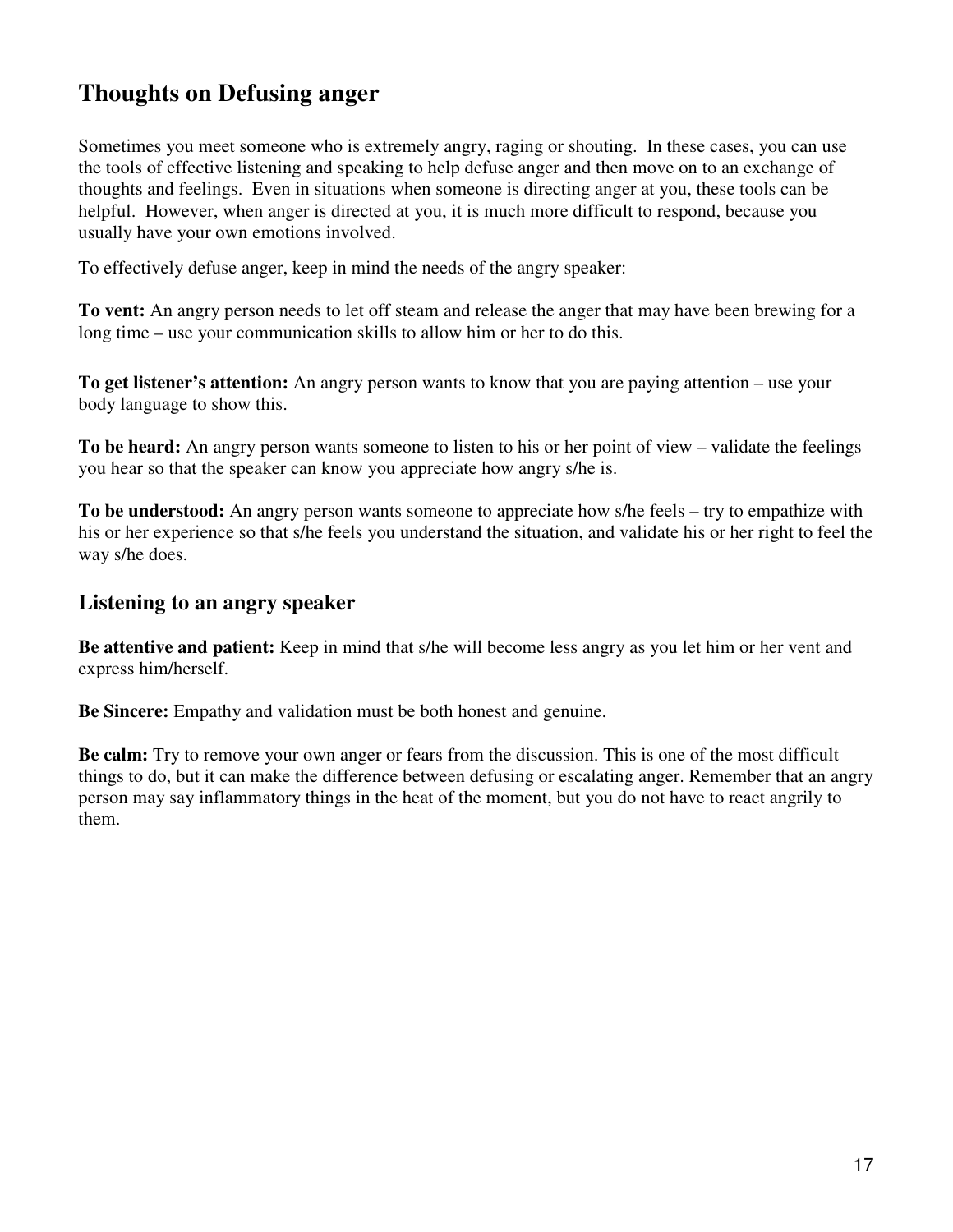#### **Defusing Anger**

**Goals:** 

- To practice ways of reducing tension in yourself and others.
- To find ways to communicate respectfully with those who you are in conflict with.
- To talk about our responses to anger and how we address people when we are angry.

#### **Hassel lines exercises:**

Select a controversial topic or problem that the group can relate to. Count off by twos and form two lines with each person facing a partner in opposite the line. Decide which line will be the one with the issue and which line will be responding. The group responding will try every means possible to reduce the tension and engage in nonviolent problem solving. The people with the problem are free to express their concerns as strongly as they like.

Have both groups turn with their backs to each other and spend a few moments getting into role. Everyone turns around and faces their partner. Using a bell, tell them to engage with the person opposite them.. Allow about 2-3 minutes to engage and then ring the bell to get them to freeze. Ask everyone to check body language in themselves and their partners.

Look for any striking body language that might make a good freeze moment.

Ring the bell again to give people another 1-2 minutes to finish the scenario.

**Debrief:** Ask the adversaries to describe what was helpful and what was not. Did your tension level drop? Could you hear what the other person was saying? Ask the respondents to talk about how that was for them? What seemed to make a difference? Were there any changes in body language, yours or theirs?

Do the exercise again with the respondents being the adversaries and the adversaries being the respondents. Remind those responding of the listening skills they have learned, using questions and "I" messages.

**Debrief** in the same way as before

**Alternative Exercise**: Have the group split into threes. One person will be the one with the problem, one the respondent and the other the observer. Have the one with the problem pick a scenario from the list below. They should take a moment to get into role and then strongly tell the respondent what they have done to upset them. The respondent will practice all their best listening and dialogue skills and try to get to a point where they can problem solve the issue. The observer will look for positive techniques and ways of giving constructive feed back.

**Debrief** in the small groups: have the observer debrief first, and then have the other two give their observations.

Repeat the exercise, changing roles until all three have had a chance to experience being in each position.

Come back into the full group to debrief with the whole group. Ask how the exercise went and how it was for them?